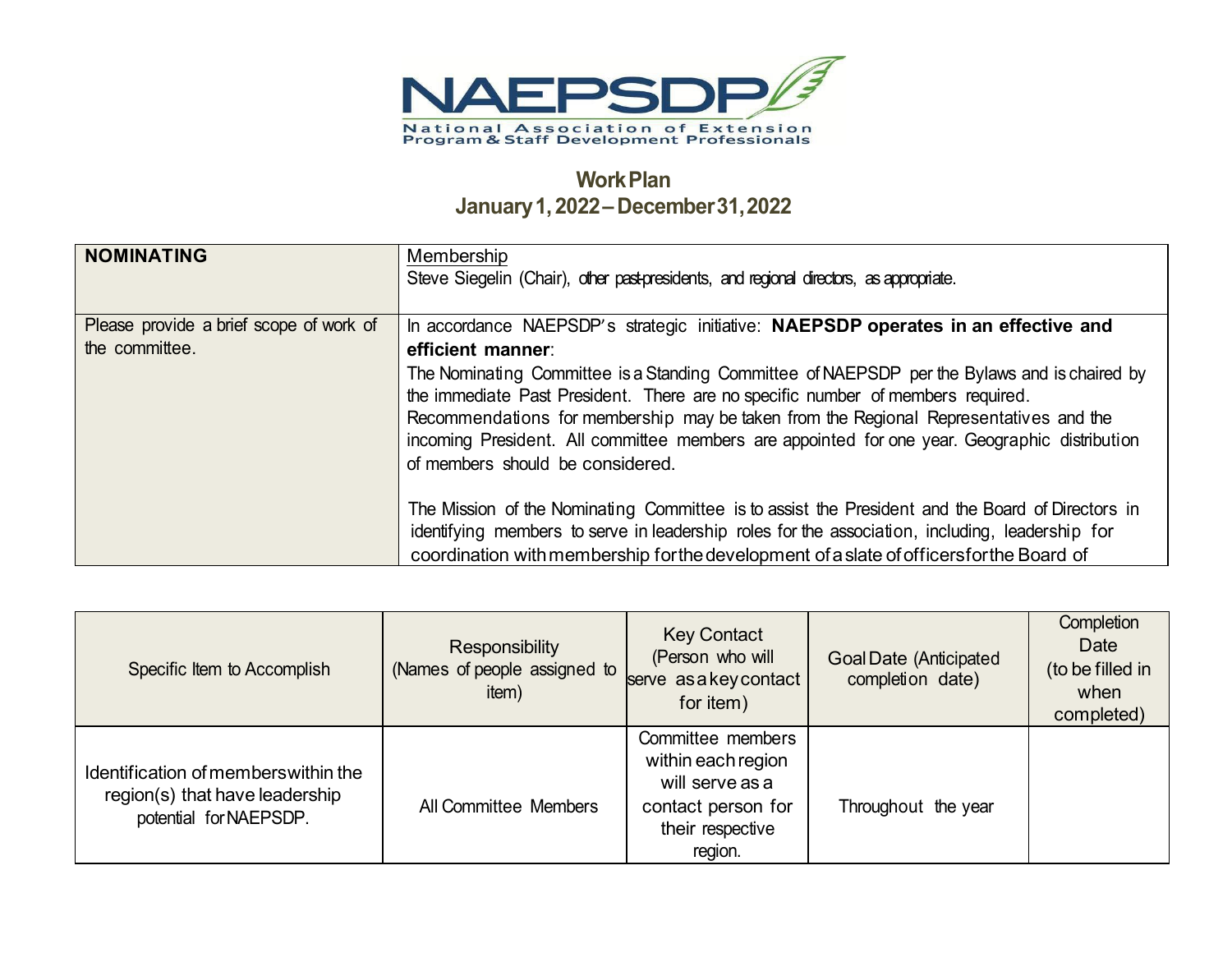| Specific Item to Accomplish                                                                                                                                                                                                                             | Responsibility<br>(Names of people assigned to<br>item) | <b>Key Contact (Person</b><br>who will serve as a<br>key contact for item) | <b>Goal Date (Anticipated</b><br>completion date)                                               | Completion<br><b>Date</b><br>(to be filled in<br>when<br>completed) |
|---------------------------------------------------------------------------------------------------------------------------------------------------------------------------------------------------------------------------------------------------------|---------------------------------------------------------|----------------------------------------------------------------------------|-------------------------------------------------------------------------------------------------|---------------------------------------------------------------------|
| Request nominations from the<br>membership for key leadership roles as<br>requested by the President and<br>Board of Directors, and for the<br>election of new board members.                                                                           | Nominating Committee                                    | Steve Siegelin                                                             | As needed for<br>leadership<br>Representatives.<br>June or July<br>for election<br>of officers. |                                                                     |
| Accept nominations ONLY from<br>eligible members.<br>[NOTE: All eligible members may<br>nominate for President-Elect,<br>Secretary and Treasurer. Only eligible<br>members from a region may<br>nominate fortheir region's Regional<br>Representative.] | Nominating Committee                                    | Steve Siegelin                                                             | As needed.<br>July and August officer<br>election.                                              |                                                                     |
| Assure that all nominees are eligible<br>to be nominated (Active or Life<br>members of the association).                                                                                                                                                | Nominating Committee                                    | Steve Siegelin                                                             | As needed.<br>August/ September for<br>officer election.                                        |                                                                     |
| Certify that all nominations are valid<br>and that nominees are willing to<br>accept the position if elected.                                                                                                                                           | Nominating Committee                                    | Steve Siegelin                                                             | September                                                                                       |                                                                     |